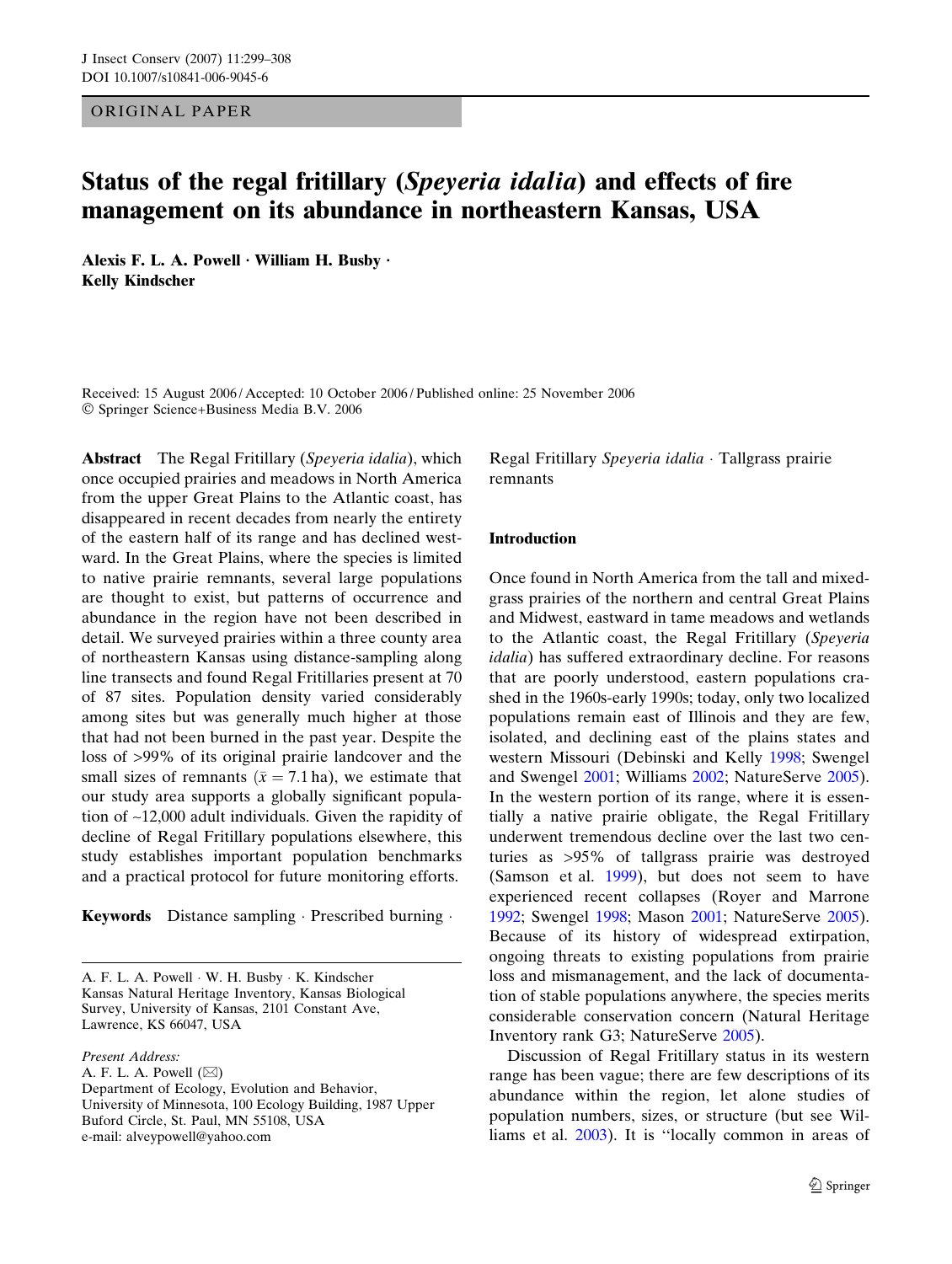southern North Dakota and most of South Dakota,'' occurring, respectively, at 23 of 65, and 28 of 29 prairies surveyed in 1991 (Royer and Marrone [1992](#page-9-0)). In Nebraska, it is rare or uncommon, but ''remains abundant in some localities, especially in wet riparian habitat along the Platte River'' (Nagel et al. [1991](#page-9-0)). In Kansas, the Regal Fritillary can be found through much of the state (Ely et al. [1986](#page-9-0)) and although no quantitative studies of regions or multiple sites have been published, it is reportedly ''a common resident of undisturbed or lightly grazed tallgrass prairie'' (Kopper et al. [2001a](#page-9-0)) in the eastern third, where it ranks ''among the most abundant large butterflies'' (Kopper et al. [2001b\)](#page-9-0). Likewise, prairie remnants in western Missouri support high-density colonies that are thought to be relatively stable and well connected (Swengel [1998;](#page-9-0) NatureServe [2005\)](#page-9-0).

Historically, tallgrass prairie covered  $\geq 90\%$  of Douglas, Leavenworth, and Miami counties in northeastern Kansas, but because of agricultural and other development, remnants  $\geq 2$  ha in size now constitute <0.5% of land cover (Kindscher et al. [2005](#page-9-0)), a condition generally representative of the eastern sixth of Kansas and adjoining western Missouri. The prairie that remains in this region survives in scattered small parcels, nearly all of them hay meadows, but since prairie hay has little value in the modern agricultural economy, prescribed burning has grown in popularity as a low-cost alternative to cutting for farmers and exurban landowners wishing to prevent their properties from becoming woody thickets. Increased awareness of the historic role of fire in prairie ecosystems has made it even more attractive to conservation oriented land managers, but prescribed burns kill Regal Fritillary larvae (the life stage present March–April when most burns are conducted), greatly reducing or even eliminating the species from sites (Kelly and Debinski [1998;](#page-9-0) Swengel [1998](#page-9-0); Huebschman and Bragg [2000;](#page-9-0) Swengel and Swengel [2001](#page-9-0)). Because periodic fire is so useful, perhaps even essential, for prairie restoration and maintenance, the appropriate role of fire in managing sites that harbor prairie-obligate insects remains controversial (Schwartz [1998;](#page-9-0) Swengel [2001](#page-9-0); Panzer [2002\)](#page-9-0).

The goals of this study were to (1) describe Regal Fritillary occurrence and abundance within three northeastern Kansas counties, (2) investigate effects of prairie management, particularly prescribed burning, on regal density, and (3) test the practicality of conducting surveys using distance-sampling along line transects. Accomplishing the first two goals required visiting a large number of sites, hence our interest in distance-sampling as an alternative to mark-recapture

as a means of abundance estimation. Distance-transect data, unlike traditional counts, can be used to correct for observer differences and detection probability according to distance and habitat, and make absolute density estimates. We found that the Regal Fritillary is still a common inhabitant of prairies in northeastern Kansas, particularly unburned sites. Our results provide a basis for detecting future population declines in the region and for comparisons with studies elsewhere.

# **Methods**

## Timing of fieldwork

The Regal Fritillary is univoltine; eggs are laid in September, the larvae overwinter in leaf litter, then feed on violets (Viola spp.) and pupate in early spring (Kopper et al. [2001a](#page-9-0)). In eastern Kansas, the first adults appear as early as 25 May (Ely et al. [1986](#page-9-0)), but females do not begin emerging until ~10 days after males, and numbers do not reach maximal levels until mid June (Kopper et al. [2001a\)](#page-9-0). Peak visibility is during the second half of June, at which time males spend the day in flight, searching the vegetation for females (Kopper et al. [2001a\)](#page-9-0). We found the 2005 season to be typical, first noticing regals on 27 May, 1, and 2 June in Leavenworth, Douglas, and Miami counties respectively, and on 26 May in central Kansas (Saline County).

## Line-transect surveys

We surveyed 87 tallgrass prairie remnants, totaling 618 ha, in three northeastern Kansas counties for Regal Fritillaries in mid June 2005 (14–15 and 20–21 June in Douglas; 22 June in Leavenworth; 23–24 June in Miami County). Sites were representative of prairie remnants regionally with regard to size (range 0.9–53.0 ha,  $\bar{x}$  = 7.1 ha, median 5.1 ha), quality (ranks of A, B, C,  $\lt C$  for 29, 47, 7, and 4 sites respectively according to within-site condition, and 0, 30, 41, and 16 sites according to element occurrence value), and management (nearly all were hay meadows, cut once annually in July; a few were pastures or idle, most of which were burned, probably in April). Quality of sites was determined using Natural Heritage program procedures (NatureServe [2002](#page-9-0); Kindscher et al. [2005](#page-9-0)); condition rank depends on native species richness, exotic species abundance, and ecological processes (including disturbances), whereas element occurrence rank adds consideration of site size and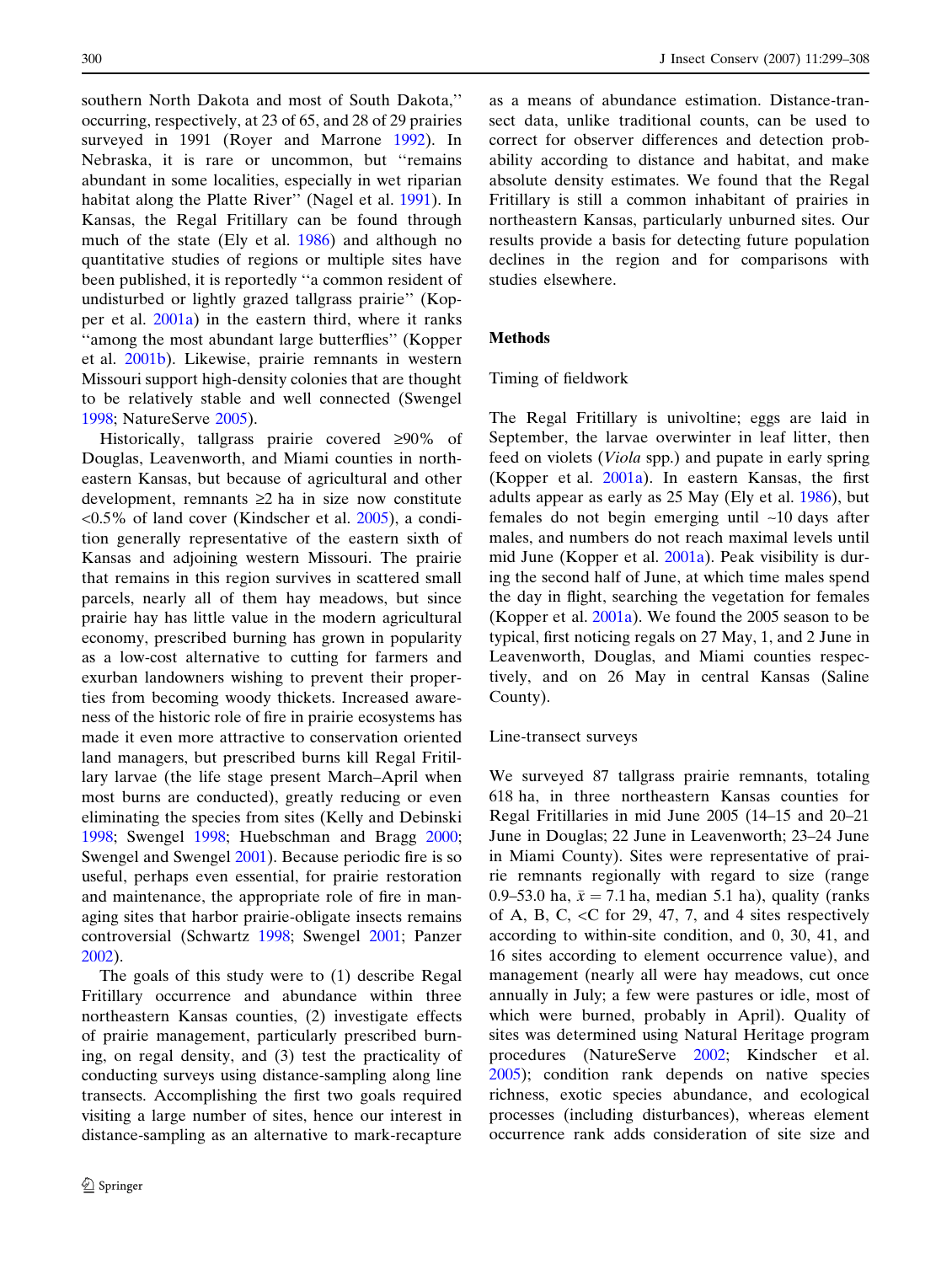<span id="page-2-0"></span>landscape context. Sites generally lacked any coverage by trees or shrubs, but often bordered such vegetation. Signs of recent fire (absence of litter, recently killed junipers, charred stems) were used to classify sites as burned since the last growing season versus unburned during that period (fall 2004-spring 2005; Table 1). Average sizes of burned  $(6.7 \pm 1.07 \text{ ha})$  and unburned  $(7.2 \pm 0.96 \text{ ha})$  sites were similar. One Douglas County prairie had both burned and unburned portions; we treated these as separate transects in analyses.

Transect centerlines (range 130–1300 m,  $\bar{x} = 475$  m, median 450 m) ran the length of each (usually rectangular) site from one end to the other, and were located parallel to, and >30 m from, the edges of the site to each side of the line. Most transects consisted of two parallel segments located >60 m apart. Transects were not physically marked; a visual landmark was used to walk a fixed bearing, thereby defining a transect centerline, and a GPS unit used to measure transect lengths. All surveys were conducted by the same observer (AP), between 8:30 and 17:00 CST, under dry (no dew or recent precipitation), sunny, and warm  $(25-34$ °C) conditions, with winds <20 km/h. Surveys were done by walking along transect centerlines at ~4 km/h and recording the perpendicular distance to each individual (irrespective of its sex) seen  $\leq 30$  m from the line. Distances were estimated when  $\leq 10$  m, and measured with a laser rangefinder when greater; however, when butterfly densities were high, most distances were estimated, often in intervals of 5 m. If no Regal Fritillaries were detected prior to or while walking the transect at a site, we used binoculars for ~10 min to scan for the presence of the species (Flying individuals could be easily identified for several hundred meters).

#### Abundance measures

The raw data from each site were converted to an index of relative abundance, individuals per 100 m transect, by multiplying total counts of individuals detected  $\leq 30$  m from the transect line by 100 m divided by transect length. Encounter rates for the study as a whole, and according to burn status, county, and combinations thereof, were calculated by averaging the rates of constituent sites.

We used DISTANCE, version 5.0, beta release 4 (Thomas et al. [2005\)](#page-9-0) to estimate Regal Fritillary densities by following guidelines detailed by Buckland et al. [\(2001\)](#page-9-0). Program DISTANCE fits a model detection function to the frequency distribution of perpendicular distances of individuals from the transect centerline; then, by accounting for the proportion of individuals present but not detected, it estimates the true density of individuals in the surveyed area. Preliminary models estimated the probability of detection at 30 m to be ~0.20, thereby indicating no need to truncate our data to a distance less than the transect width. A histogram of the data (Fig. [1](#page-3-0)) revealed obvious heaping of recorded distances at 5 m intervals, a structure we anticipated given the manner in which distances were estimated. In addition, a large number of detections occurred within a meter of the centerline (of 1,112 total, 52 were on the centerline and 64 were one meter distant) a condition that, in combination with an unrealistic paucity of detections between six and nine meters, generated a ''spiked'' histogram when we grouped the data into six  $(5 \text{ m})$  intervals, thus violating the broad ''shoulder'' shape criterion for reliable density estimation (Buckland et al. [2001,](#page-9-0) p. 42). Reducing the number of intervals to four achieved a better histogram shape and simplified

Table 1 Abundances of Regal Fritillaries according to region and burn treatment. Values shown are encounter rates  $(\bar{x}$  individuals per 100 m transect  $\pm 1$  SE) according to equal weighting by site,

density estimates ( $\bar{x}$  individuals per ha  $\pm 1$  SE) according to equal weighting by site, and density estimates weighted by transect length as calculated by program DISTANCE

| Region and treatment            | Sites surveyed | Sites with regals | Encounter rate | Density         | <b>DISTANCE</b> model estimates |               |               |
|---------------------------------|----------------|-------------------|----------------|-----------------|---------------------------------|---------------|---------------|
|                                 |                | $n\ (\%)$         |                |                 | Density                         | 95% CI        | df            |
| Survey-wide (all sites)         | 87             | 70 (80)           | $2.7 \pm 0.37$ | $7.6 \pm 1.03$  | $7.6 \pm 1.05$                  | $5.7 - 10.0$  | 90            |
| <b>Burned</b>                   | 21             | 16(76)            | $0.9 \pm 0.27$ | $3.4 \pm 1.04$  | $2.9 \pm 0.83$                  | $1.6 - 5.2$   | 25            |
| Unburned                        | 66             | 54 (82)           | $3.2 \pm 0.46$ | $8.9 \pm 1.28$  | $9.4 \pm 1.31$                  | $7.1 - 12.3$  | 71            |
| Douglas County (all)            | 52             | 48 (92)           | $2.9 \pm 0.43$ | $8.5 \pm 1.18$  |                                 |               |               |
| <b>Burned</b>                   | 17             | 15 (88)           | $1.1 \pm 0.32$ | $4.1 \pm 1.22$  | $3.4 \pm 0.95$                  | $1.9 - 6.0$   | 20            |
| Unburned                        | 35             | 33 (94)           | $3.8 \pm 0.55$ | $10.6 \pm 1.53$ | $11.3 \pm 1.52$                 | $8.6 - 14.8$  | 37            |
| Leavenworth County <sup>a</sup> | 8              | 8 (100)           | $7.1 \pm 1.90$ | $19.5 \pm 5.26$ | $20.2 \pm 4.77$                 | $11.7 - 34.9$ | 7             |
| Miami County (all)              | 27             | 14 (52)           | $0.9 \pm 0.38$ | $2.4 \pm 1.05$  |                                 |               |               |
| <b>Burned</b>                   | 4              | 1(25)             | $0.1 \pm 0.06$ | $0.2 \pm 0.21$  | $0.2 \pm 0.22$                  | $0.020 - 2.8$ | $\mathcal{F}$ |
| Unburned                        | 23             | 13(56)            | $1.0 \pm 0.44$ | $2.7 \pm 1.22$  | $3.1 \pm 1.42$                  | $1.2 - 7.7$   | 22            |

All sites unburned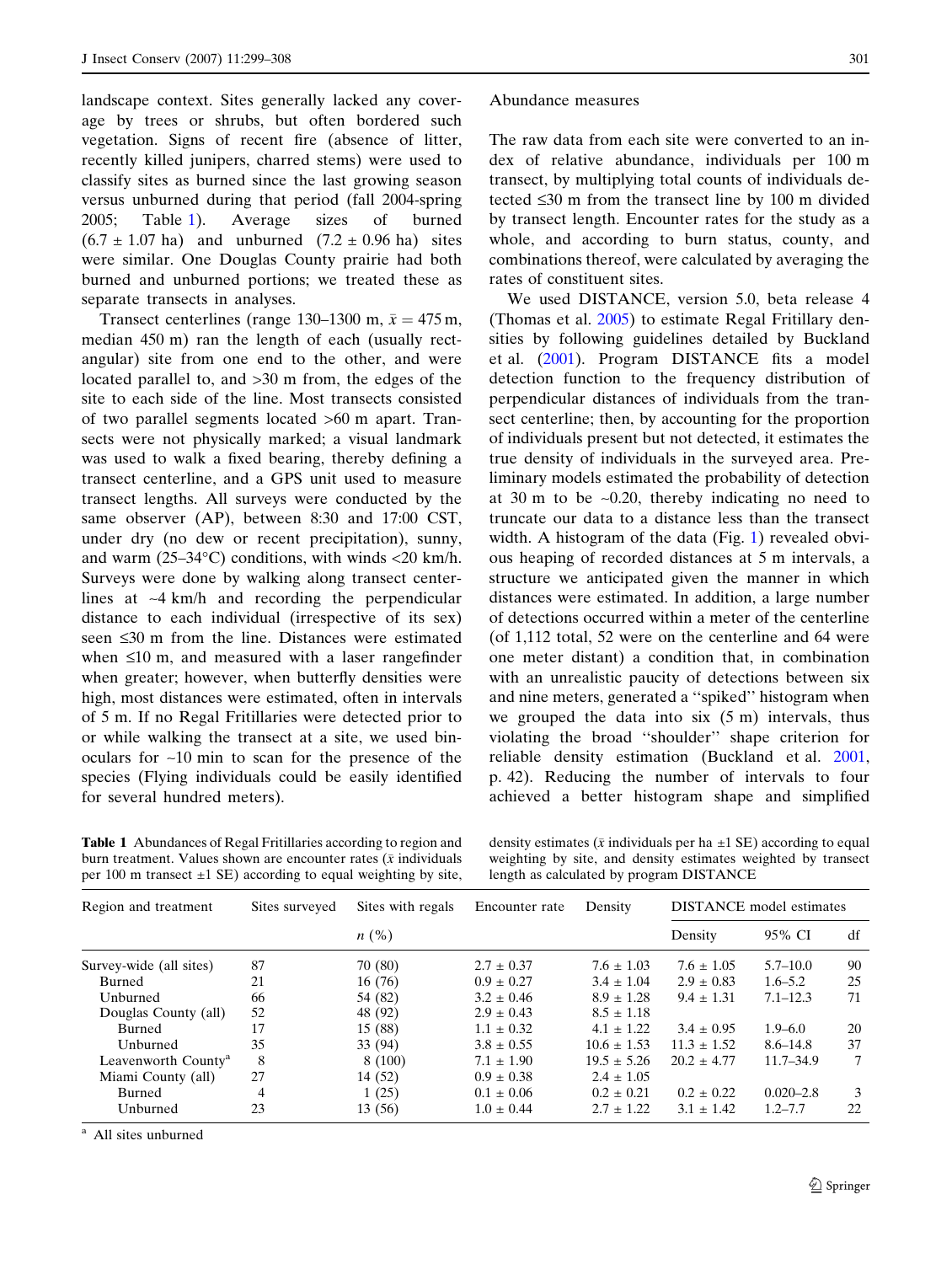<span id="page-3-0"></span>

Fig. 1 Number of Regal Fritillaries counted with respect to perpendicular distance from transect centerlines

modeling (with little effect on estimated density), so we used that grouping in subsequent work.

We created a variety of models by using all key functions available in DISTANCE combined with series expansions recommended for each (Buckland et al. [2001,](#page-9-0) p. 47). We used diagnostic tools in DIS-TANCE to assess models—Akaike's Information Criterion (AIC) to select adjustment terms and the most parsimonious model, and a  $\chi^2$  test to check model fit to the data. The best model for the dataset as a whole (global model) was the uniform key function with cosine adjustment of order 1 (AIC = 2820.43;  $\chi^2$  = 0.255,  $df = 2$ ,  $P = 0.88$ ). However, after modeling separate detection functions according to burn status or county, then comparing the summed AIC scores to that of the global model, we found that separate models for burned and unburned prairie yielded a lower score  $(AIC = 2816.16)$ , and were therefore preferable. The best model for unburned prairie was the half-normal key function (no adjustments;  $AIC = 2624.11$ ;  $\chi^2 = 0.695$ , df = 2, P = 0.71; Fig. 2a) whereas that for burned prairie was the uniform key function with cosine adjustments of orders 1 and 2 (AIC =  $192.05$ ;  $\gamma^2 = 0.042$ , df = 1, P = 0.84; Fig. 2b).

The density that DISTANCE calculates for the dataset used to select a model detection function is weighted by the transect lengths of samples. To



Fig. 2 Modeled detection probability according to distance from transect centerline for Regal Fritillaries in (a) unburned and (b) burned prairies. Histograms of numbers of individuals detected are scaled to illustrate correspondence between models and data

calculate estimates based on equal weighting of sites, we used the models for unburned and burned prairie to estimate the density at each survey site according to its condition, then averaged appropriate combinations of those site estimates to calculate densities of Regal Fritillaries survey-wide and according to burn status, county, and combinations thereof. We estimated total numbers of Regal Fritillaries at sites by multiplying the density estimate by the area of each site (Kansas Biological Survey, unpub. data).

## Abundance comparisons

By graphing the data and subsets thereof, and using regression analyses and ANOVA, we looked for effects of burn status, county, prairie size (area, logarea), prairie quality, date, and time of day on encounter rates. We examined the distribution of sites relative to one another, other prairies, and other landcover types (Kansas GAP; Cully et al. [2003\)](#page-9-0) to look for geographic patterns in abundance.

To compare the density estimates for burned and unburned prairie calculated by DISTANCE, we used Welch's approximate *t*-test for samples with unequal variances (Sokal and Rohlf [1995\)](#page-9-0). Following logtransformation  $[log(1+regals per 100 m)]$  to improve homogeneity of variances, we evaluated encounter rates with analysis of variance (ANOVA) using the general linear model in MINITAB, release 12.1 (Minitab, State College, Pennsylvania), and used the Tukey test in MINITAB to make pairwise comparisons of multilevel factors. To test for effects of burning and county, we included both terms in a single model (the former as a covariate). We could not include the burning  $\times$  county interaction term in the model because we did not survey any burned prairies in Leavenworth county, but we tested for its significance using two models in which we were able to include the interaction term; in the first, by excluding the Leavenworth county data, and in the second, by pooling them with the Douglas county data. We did not perform ANOVAs using site densities because those estimates lacked independence, a common detection function model having been used for all sites within each burn category.

## Results

Presence and numbers counted at sites

Regal Fritillaries were present at most sites (Table [1\)](#page-2-0). We counted 1,112 regals at 70 of 87 surveyed prairie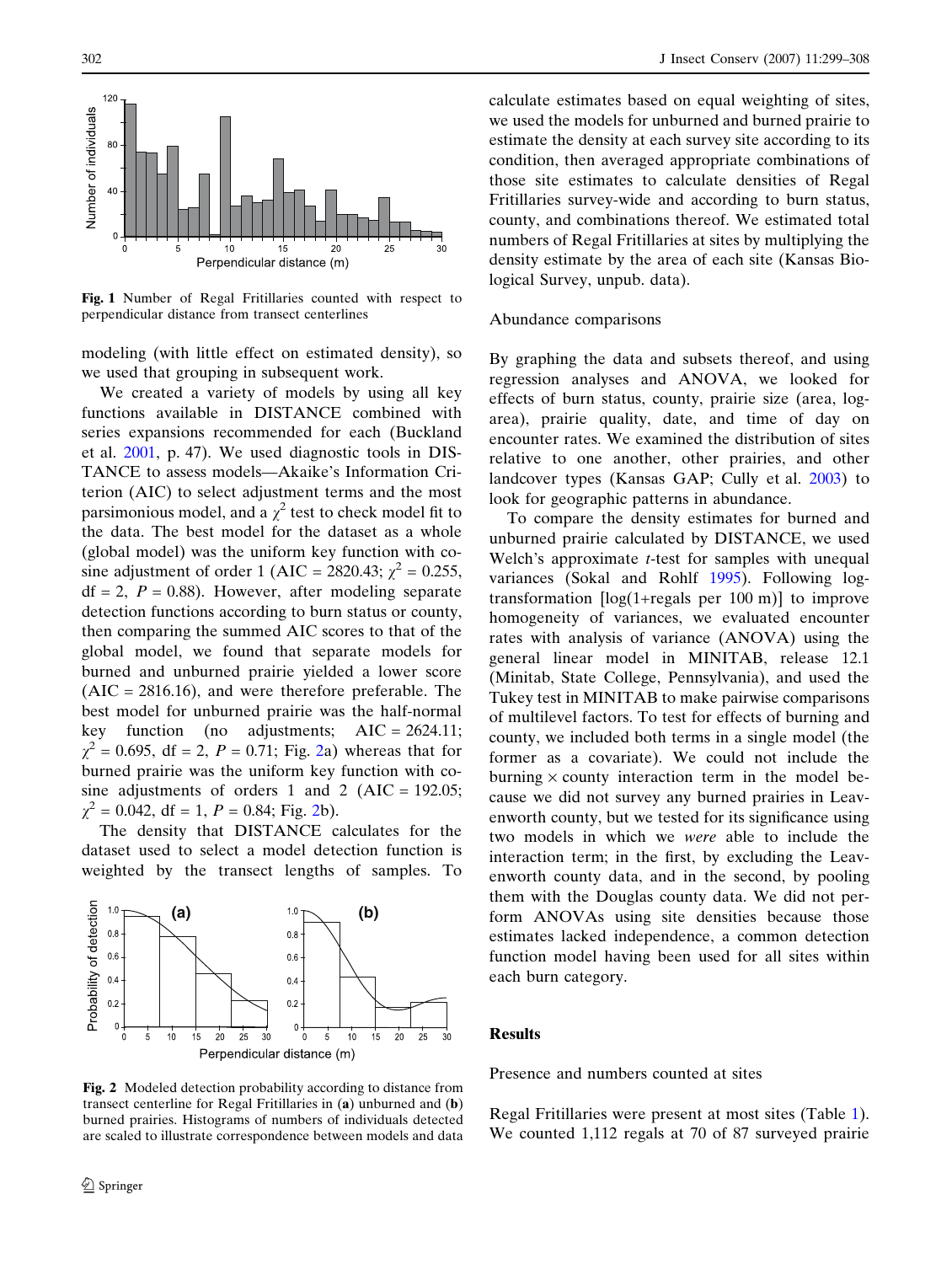<span id="page-4-0"></span>remnants; counts ranged 0–78 ( $\bar{x}$  = 12.8; median 5) individuals per site. Presence-absence was unrelated to whether sites were burned ( $\chi^2 = 0.321$ , df = 1,  $P = 0.57$ ) but was very different by county (Table [1\)](#page-2-0); regals were absent at some sites in both Douglas and Miami counties, but significantly more often in the latter  $(\chi^2 = 17.223, df = 1, P < 0.001)$ . With the exception of one prairie in Douglas county, we detected regals ( $\bar{x} = 15.9$ , median 8 individuals) on the transect at each of the 70 sites at which we otherwise noted the species' presence.

#### Abundance and colony sizes at sites

Abundance ranged  $0-17.0$  ( $\bar{x} = 2.7 \pm 0.37$  SE, median 1.28) individuals per 100 m transect, corresponding to densities of 0-46.9 ( $\bar{x} = 7.6 \pm 1.03$  SE, median 1.28) individuals per hectare. Estimated colony sizes ranged 0–299 ( $\bar{x} = 48.2 \pm 7.23$  SE, median 19.7) individuals per site (Fig. 3). Excluding the 20% of sites where regals were absent had little affect on these numbers (range 0–17.0,  $\bar{x} = 3.3 \pm 0.43$  SE, median 2.00 individuals per 100 m; estimated colony size range 0–299,  $\bar{x} = 59.9 \pm 8.41$  SE, median 29.2 individuals per site) because sites with higher abundances were progressively rarer than those with lower abundances, a pattern that held in survey-wide composite regardless of whether sites were burned (Fig. 4a).

# Interactions between burning and county

ANOVA tests for the effect of burn status  $\times$  county did not find this interaction significant ( $F = 1.03$ , df = 1 and 75,  $P = 0.31$ ;  $F = 1.41$ , df = 1 and 83,  $P = 0.24$ ), although the power of these tests was limited by sample size. Regal Fritillary encounter rates were lower in burned prairie in each of the counties that allowed for



Fig. 3 Distribution of surveyed prairies according to burn status and the estimated size of the adult Regal Fritillary population present. The first pair of bars indicates prairies at which no individuals were observed



Fig. 4 Distribution of surveyed prairies according to Regal Fritillary density and burn status (a) survey-wide and (b) in Douglas County. The first pair of bars in each graph indicates prairies at which no individuals were observed

comparison (Table [1\)](#page-2-0). This difference was significant in Douglas (one-way ANOVA:  $F = 18.00$ , df = 1 and 50,  $P < 0.001$ ), but not Miami ( $F = 1.78$ , df = 1 and 25,  $P = 0.19$ ) county; however, the latter result may owe more to test power than degree of effect.

# Effects of burning

Regal Fritillaries were detected  $4.5\times$  more frequently in unburned prairie (1,032 individuals in 30,550 m of transect) than in burned prairie (80 individuals in 10,680 m of transect), although when calculated from averages of equally weighted site encounter rates this difference was reduced to  $3.6\times$  (Table [1\)](#page-2-0). The  $3.2\times$ difference seen between density estimates from DIS-TANCE models (Table [1\)](#page-2-0) was smaller still because the probability of detecting individuals in burned prairie  $(0.43 \pm 0.042 \text{ SE})$  was estimated to be lower than in unburned prairie  $(0.60 \pm 0.017 \text{ SE})$ , yet this difference between density estimates for burned and unburned prairie was still substantial  $(6.5 \pm 1.55)$ individuals/hectare) and significant  $(t' = 4.173,$  $df \approx 45$ ,  $P < 0.001$ ). Likewise, the effect of burning on encounter rates was significant ( $F = 18.25$ , df = 1 and 83,  $P < 0.001$ ) in our ANOVA for effects of burn status and county.

As noted previously, regals were no more likely to be absent in burned than unburned prairie. Burning did, however, affect the high end of the range of abundances seen among sites (Fig. 4a); only one burned prairie (5% of the total), with 5.3 regals per 100 m transect, had an encounter rate over 2.4 regals per 100 m transect, whereas 29 unburned prairies (44% of the total), with abundances up to 17.0 regals per 100 m, exceeded that value. Because mean abundance varied significantly by county (see below), looking at the Douglas county data alone (Fig. 4b) may provide a more accurate picture of effects of burning on the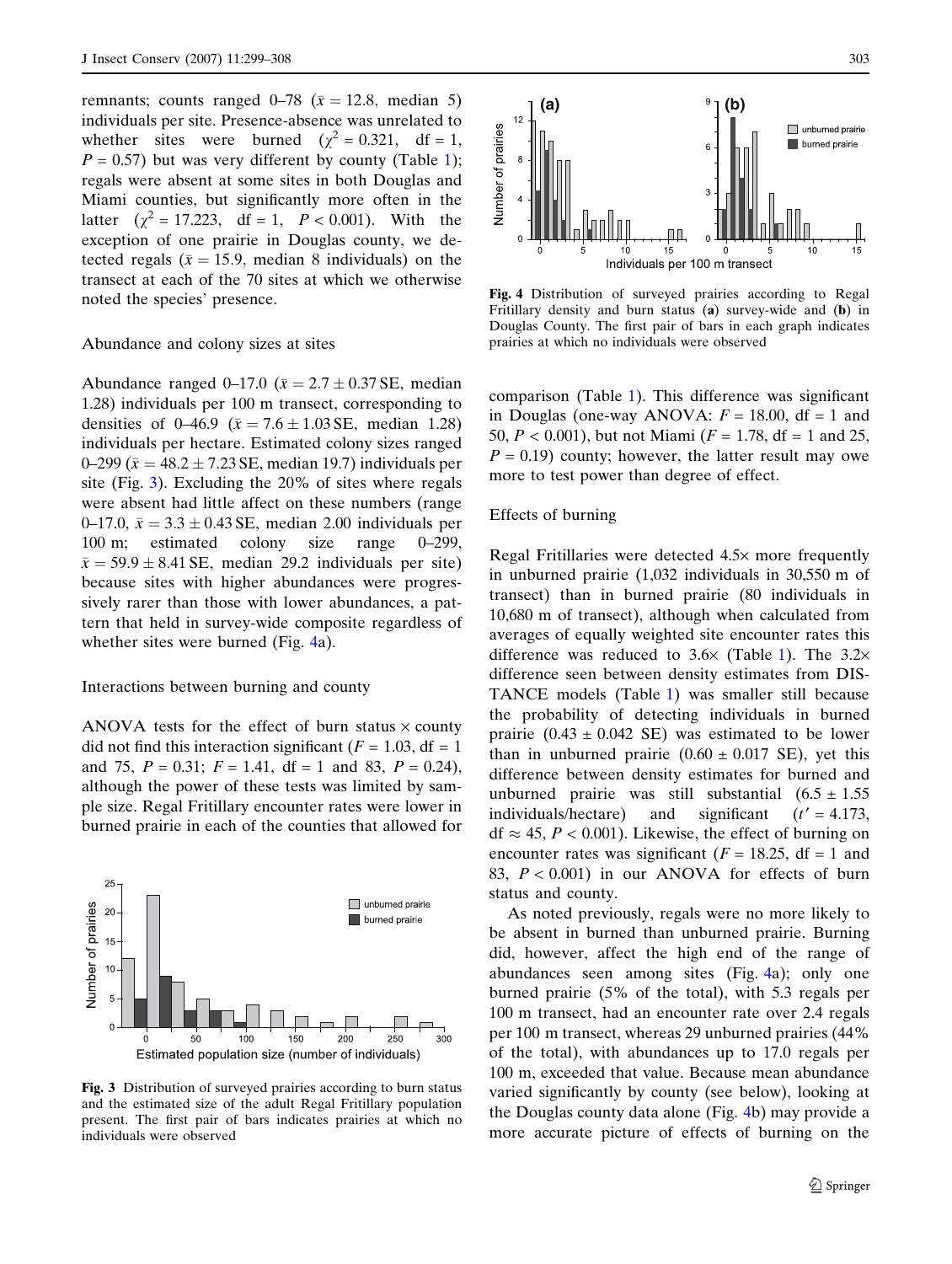distribution of abundances of regals among sites than does the survey-wide dataset, because in the latter, unburned Miami county prairies fill in much of the lower range of the distribution.

# Differences among counties

Mean Regal Fritillary abundance was highest in Leavenworth and lowest in Miami county (Table [1\)](#page-2-0). The effect of county on encounter rates was significant  $(F = 22.03, df = 2$  and 83,  $P < 0.001$ ) in our ANOVA for effects of burn status and county; abundance was significantly lower in Miami county in pairwise comparisons with Douglas (Tukey test = 5.62,  $P < 0.0001$ ) and Leavenworth (Tukey test =  $5.32$ ,  $P < 0.0001$ ) counties. As previously noted, regals were significantly more often absent in Miami county than the others, but this phenomenon did not by itself account for differences in abundance. When we reanalyzed the data after excluding all sites where regals were absent, effects of county were still significant ( $F = 8.93$ , df = 2 and 66,  $P < 0.001$ ) and abundance in Miami county was still significantly lower than in Douglas (Tukey test  $=$ 3.42,  $P = 0.003$ ) and Leavenworth (Tukey test = 3.87,  $P = 0.0007$ ) counties despite the fact that doing so disproportionately raised Miami county abundance; average abundance was 2.9 and 0.9 individuals per 100 m for Douglas and Miami counties respectively using all data, but were 3.2 and 1.6 individuals per 100 m when considering only sites where regals were present.

In contrast to the strict limit that burning imposed, each county had at least one site with very high abundance. The top three sites had 17.0, 15.6, and 10.1 regals per 100 m transect and were found, respectively, in Leavenworth, Douglas, and Miami counties, though the last case was quite extraordinary given that the second highest abundance found in Miami county was 2.4 regals per 100 m transect. At the other end of the spectrum, Miami county had many sites lacking regals, and Douglas county had a number of such sites, but the lowest abundance seen in a Leavenworth county prairie was 0.7 regals per 100 m transect.

# Effects of other factors

We found no effects of prairie size, prairie quality (either internal condition or element occurrence), date, or time of day on encounter rates, nor were there any suggestive patterns or associations with land cover types in the geographic distribution of abundance.

# **Discussion**

We found the Regal Fritillary to be a common resident of northeastern Kansas prairie remnants, occurring at 70 of 87 (80%) sites surveyed. Though abundance varied considerably among sites, the species' surveywide density of 7.6 individuals per ha (Table [1\)](#page-2-0) compares favorably to averages of 5.6 and 5.8 individuals per ha found, respectively, at large sites where the species was present in Iowa and the Dakotas (Kelly and Debinski [1998\)](#page-9-0). We estimate the total adult population of our three county study area to be  $\sim$ 12,000 individuals, and believe that it constitutes only a small portion of a much larger metapopulation system in eastern Kansas and beyond.

Prescribed burning greatly reduced abundance (Table [1](#page-2-0)), presumably by eliminating larvae. In fact, past burns might explain the low abundance of regals at many ''unburned'' sites since populations can take several years to reach high levels after a fire (AP pers. obs., Swengel [1996;](#page-9-0) Swengel and Swengel [2001\)](#page-9-0), but we did not have the site management histories necessary to explore this. We did notice that sites with high abundances generally had dense litter, indicating that they had not been burned in recent years, whereas unburned sites with low abundances usually had little litter, but this condition could also have been due to the sparser vegetation that also seemed to characterize some of those sites. The only Miami County site with high regal density (10.1 regals per 100 m transect) was a hay meadow that was exceptional, judging by its accumulation of litter and standing dead vegetation, for not having been hayed for a year or two, as well as the consequent presence of Henslow's Sparrows (Ammodramus henslowii). Interestingly, less than 400 m distant and on the other side of a highway, an equally large unburned prairie with much less litter and sparser vegetation had only 1.4 regals per 100 m transect.

That the two sites described above could have such different densities of regals despite their close proximity raises the question of the Regal Fritillary's dispersal capability, and whether densities at sites are more a reflection of local colony histories or of how successfully sites meet the habitat selection criteria of wide-ranging adults. Regals are strong flyers and sometimes disperse over tens of kilometers or more, though it is their tendency to remain within the bounds of their natal prairie, especially if it is surrounded by trees, croplands, or roads (Mason [2001;](#page-9-0) Ries and Debinski [2001;](#page-9-0) Shepherd and Debinski [2005\)](#page-9-0). Nagel et al. ([1991\)](#page-9-0) noted that early in the season, males stayed in the area where they emerged, presumably to mate with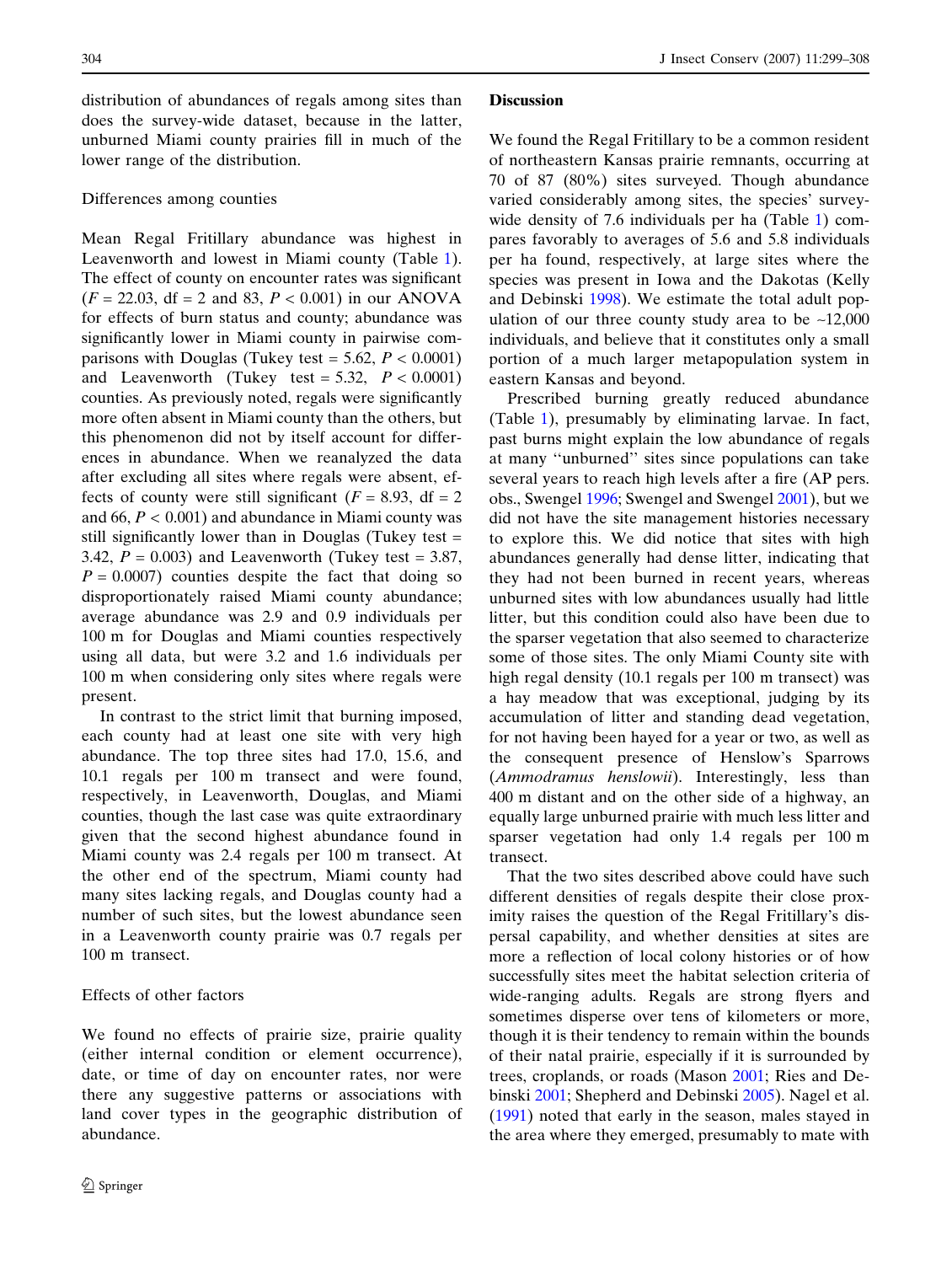females immediately upon their emergence. Such behavior, rather than habitat selection, perhaps explains our observation of 1.1 versus 6.3 regals per 100 m transect in burned and unburned portions of the only prairie where we encountered both treatments and no barriers to movement between them. Huebschman and Bragg (2000) found that it took four weeks for dispersal from the unburned to the burned areas of a large site to equalize densities.

Movement of at least a few individuals among sites seems the most likely mechanism to explain the lack of effects of prairie size or burn status on presence-absence in our study; the average distance between each prairie remnant in our study area and its nearest neighbor (sometimes located in an adjoining county) was 1.24 km, a distance well within the dispersal capabilities of the Regal Fritillary. Most remnants were substantially smaller  $(\bar{x} = 7.1 \text{ ha})$  than the 50–100 ha suggested necessary to support a viable population (NatureServe [2005\)](#page-9-0), and the modest numbers at many sites clearly did not represent self-sustaining colonies (Fig. [3\)](#page-4-0). On the other hand, the small sizes of sites did not preclude the existence of many colonies that were respectably large (27 sites with  $\geq 50$ , and 15 sites with >100 individuals), considering that populations rangewide are thought to average 100–200 adults (Nature-Serve [2005](#page-9-0)). Indeed, the five largest colonies (203–299 individuals) occurred at sites of only 4.7–21.1 ha  $(\bar{x} = 11.2 \text{ ha}, \text{ median } 9.4 \text{ ha}).$  Another possible explanation for these patterns is that the surrounding landscape, 38% of which is grassland of some sort (Cully et al. [2003](#page-9-0)), harbors regals to the extent that their occurrence and abundance is not so strongly determined by characteristics of the prairie remnants themselves. Except perhaps in southwestern Douglas County, where there is much degraded native and other rangeland, we do not think that nonprairie areas contribute much suitable breeding habitat. We observed a few regals in early summer at two prairie reconstructions in Douglas County, and in the fall at another, but have rarely encountered Regal Fritillaries outside native prairies, even when proximal to dense colonies, a fidelity to habitat noted elsewhere in the Midwest (Swengel [1997](#page-9-0)). A notable exception is an old landfill near the Kansas River in Douglas County that has been reclaimed as marsh and grassland and where we found regals to be abundant.

Only two sites were grazed in 2005. One, a burned site in Miami County, grazed by cattle, had no regals. The other, grazed by horses in Douglas County, was highly degraded yet had a respectable 5.0 regals per 100 m transect. We noted that regals were generally present and reasonably abundant at the several sites

that had been grazed in the past even though all were of mediocre quality (very low forb abundance, much nonnative cool-season grass). One old pasture, with very poor species composition and numerous, though scattered, Eastern Red Cedars (Juniperus virginiana) up to 4 m in height, nevertheless hosted 3.1 regals per 100 m transect.

We were surprised to discover that Regal Fritillary occurrence and abundance differed among counties; indeed, we had no reason to expect regional differences in abundance within our study area, especially any that would correlate with county boundaries, and we have no explanation for this pattern. The trend of highest occurrence and abundance in Leavenworth County and lowest in Miami County corresponds to their locations from north to south (total distance  $-110$  km), but was not explained by average prairie size, quality, isolation, or total area, or by surrounding landcover types (nor were any of these factors, at least within the narrow range of values surveyed, correlated with differences in abundance among sites). Longer term studies are needed to discover whether these regional patterns are consistent year to year; sight records from five of our 27 Miami County study sites, made incidentally in the course of plant survey work in 2004, indicate regal presence at one site where we recorded it absent in 2005 and at much higher abundance than in 2005 at two others (KS Biol. Survey, unpub. data).

#### Use of distance-sampling

Although it has not often been employed for butterfly population monitoring (Brown and Boyce [1998](#page-9-0)), we found distance-sampling along line-transects to be a practical and extremely efficient survey method. In contrast to the more widely-used ''Pollard walk,'' which limits observations to  $\leq 5$  m of the observer, use of distance-sampling and program DISTANCE let us count individuals up to 30 m away and thereby survey a much larger portion of each site than would otherwise have been feasible, then correct for declining detectability with distance. These tools also allowed us to correct for differences in detectability according to burn status (Fig. [2\)](#page-3-0). The resulting density estimates, unlike Pollard indices and strip-transect counts, were easily converted to time point estimates of colony size (at their seasonal maxima) and can be directly compared to absolute density estimates from other studies and observers.

For density estimates from distance-sampling to be unbiased, four critical assumptions must be satisfied: (1) transects are placed randomly with respect to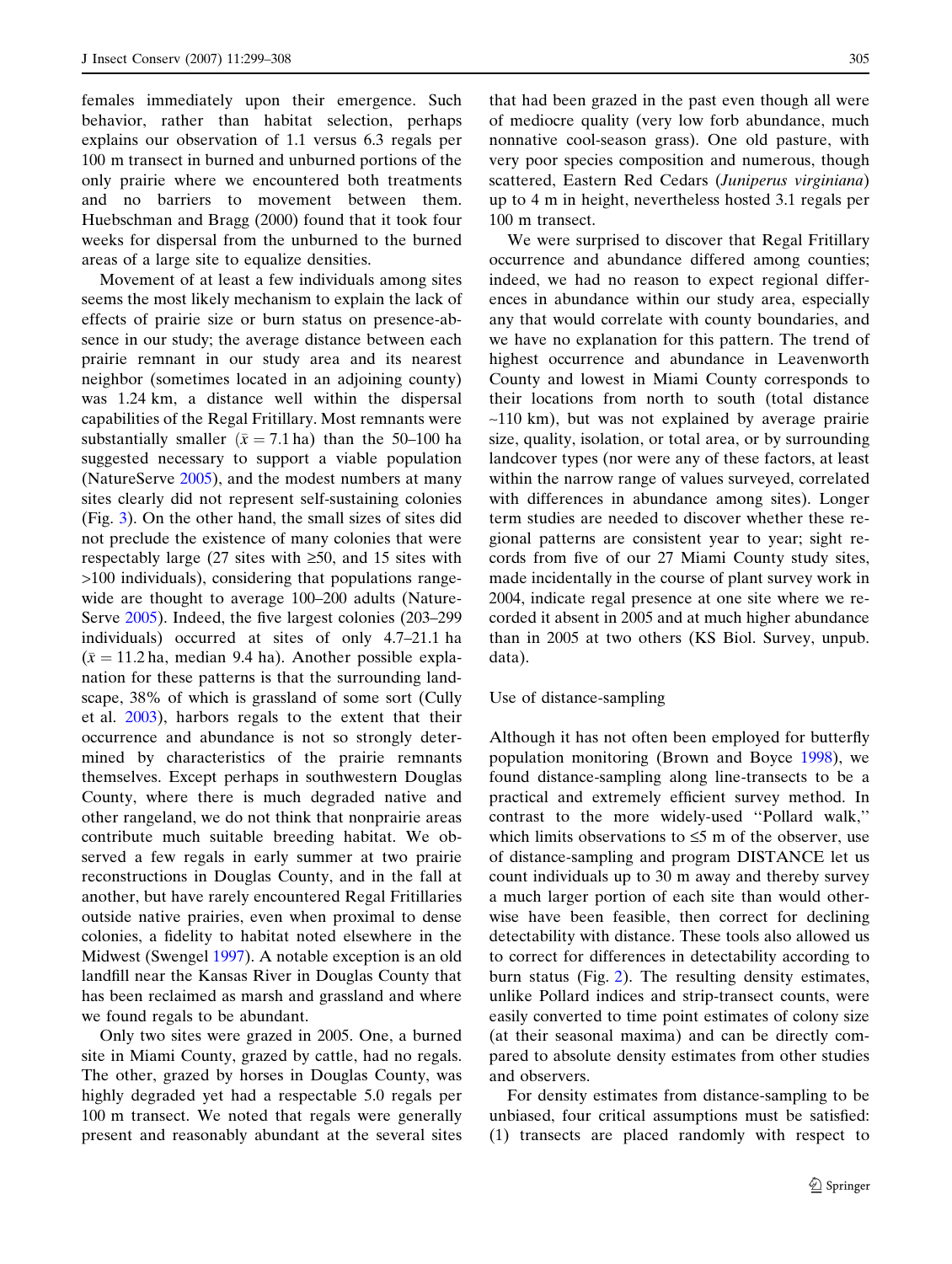individuals, (2) all individuals on the transect centerline are detected, (3) distances are accurate, and (4) individuals are detected at their initial location, or their movement is random and slow with respect to the observer (Buckland et al. [2001\)](#page-9-0). We are confident that our protocol satisfied the first assumption, but meeting the others was more problematic. Most detected individuals were flying, though usually fairly slowly, so we walked transects at a relatively brisk pace  $(-4 \text{ km/h})$  to reduce effects of regal movement and help minimize double-counting. Whereas every effort was made to record distances to where individuals were first seen, we cannot have accomplished this goal perfectly, the expected consequence being overestimation of densities (Buckland et al. [2001\)](#page-9-0). On the other hand, since we regularly flushed regals from the vegetation along transect centerlines, it is likely that a few did not flush or flushed too late to be noticed, leading to underestimation of densities. As previously explained, the raw distance data exhibited heaping at 5 m intervals (see Methods; Fig. [1](#page-3-0)), but grouping the data into intervals effectively dealt with this issue.

Of greatest concern with respect to accurate density estimation was the large percentage of detections at the transect centerline. One cause may have been biased observer attention to the centerline in the course of keeping track of its (unmarked) location, but another possibility is that they reflect rapid decline with distance in success of flushing hidden individuals, particularly females. Although the sex ratio of the Regal Fritillary is presumed to be evenly balanced (NatureServe [2005\)](#page-9-0), counts of males usually vastly outnumber females. Male to female detection ratios were 381:26 at a Kansas site through late June (Kopper et al. [2001a](#page-9-0)), 222:8 at a Nebraska site through mid July (Nagel et al. [1991\)](#page-9-0), and 473:21 at eight Iowa prairies in late July (Kelly and Debinski [1998\)](#page-9-0). The ratio was 183:353 at six sites in the Dakotas (Kelly and Debinski [1998\)](#page-9-0), but this was in mid August when females begin actively seeking oviposition sites and by which time many males have died. We did not record the sexes of individuals, but did notice that some females flushed from the transect centerline whereas nearly all individuals seen more distantly were flying in the fashion typical of patrolling males. That the detection functions of the sexes are likely quite different poses no inherent problem for modeling the detectability of the species, but if females were mainly detected on the transect centerline it is likely that we underestimated regal densities as a consequence of averaging the observed increase in total detections within a meter of the transect centerline (Fig. [1\)](#page-3-0) over the first (7.5 m) distance interval. Future survey efforts should investigate this issue by recording, at least at a few representative sites, the sex ratio of flying versus flushed individuals on the transect centerline and at 5 m distance.

We were somewhat surprised that detectability declined more rapidly with distance in burned than unburned sites (Fig. [2\)](#page-3-0). Perhaps this difference resulted from the generally taller and denser vegetation of burned sites; despite the large size and conspicuousness of regals, even patrolling males were frequently missed beyond a few meters because their flight was typically <50 cm above the ground through vegetation reaching 60–100 cm in height. We wondered if this apparent effect of treatment was somehow an affect of density on the shape of the detection function, but separate models for high and low density  $(\geq 2.5 \text{ versus } < 2.5 \text{ regards per})$ 100 m transect) unburned sites were practically equivalent (probabilities of detection were 0.60 and 0.62, respectively) and were not preferred, based on AIC scores, over a single function for the pooled data.

## Conservation status in Kansas

Eastern Kansas apparently harbors a healthy Regal Fritillary metapopulation of a size and character unlike anything heretofore described in the literature. Extant prairies total 672 ha at 113 sites in Douglas, 254 ha at 35 sites in Leavenworth, and 430 ha at 61 sites in Miami County (Kindscher et al. [2005\)](#page-9-0) and thus comprise only 0.3% of landcover, yet based on our estimates of average regal density by county, the population of our study area is likely ~12,000 individuals. Discussion of the status of this species has been dominated by its plight further east, for example in Iowa, where regals were found at 11 of 52 surveyed sites, only five of which had populations over 50 individuals (Debinski and Kelly [1998\)](#page-9-0). Framed within such a context, the passing mentions in the literature of the existence of several large populations in the Great Plains states (e.g., Williams 2002; NatureServe [2005;](#page-9-0) Shepherd and Debinski [2005\)](#page-9-0) do not adequately convey their categorically different nature.

The Regal Fritillary population of our study area is likely just a small portion of a much larger system. In our experience, the status of prairies and regals in our study area is representative of most counties along each side of the Kansas–Missouri border. Just 40– 80 km west of our study area, in the Flint Hills, we have found regals to be generally quite scarce even though the region contains 1.6 million ha of native tallgrass prairie (Knapp and Seastedt [1998](#page-9-0)). Historically, the Flint Hills must have had a regal population of unimaginably large proportions, and probably still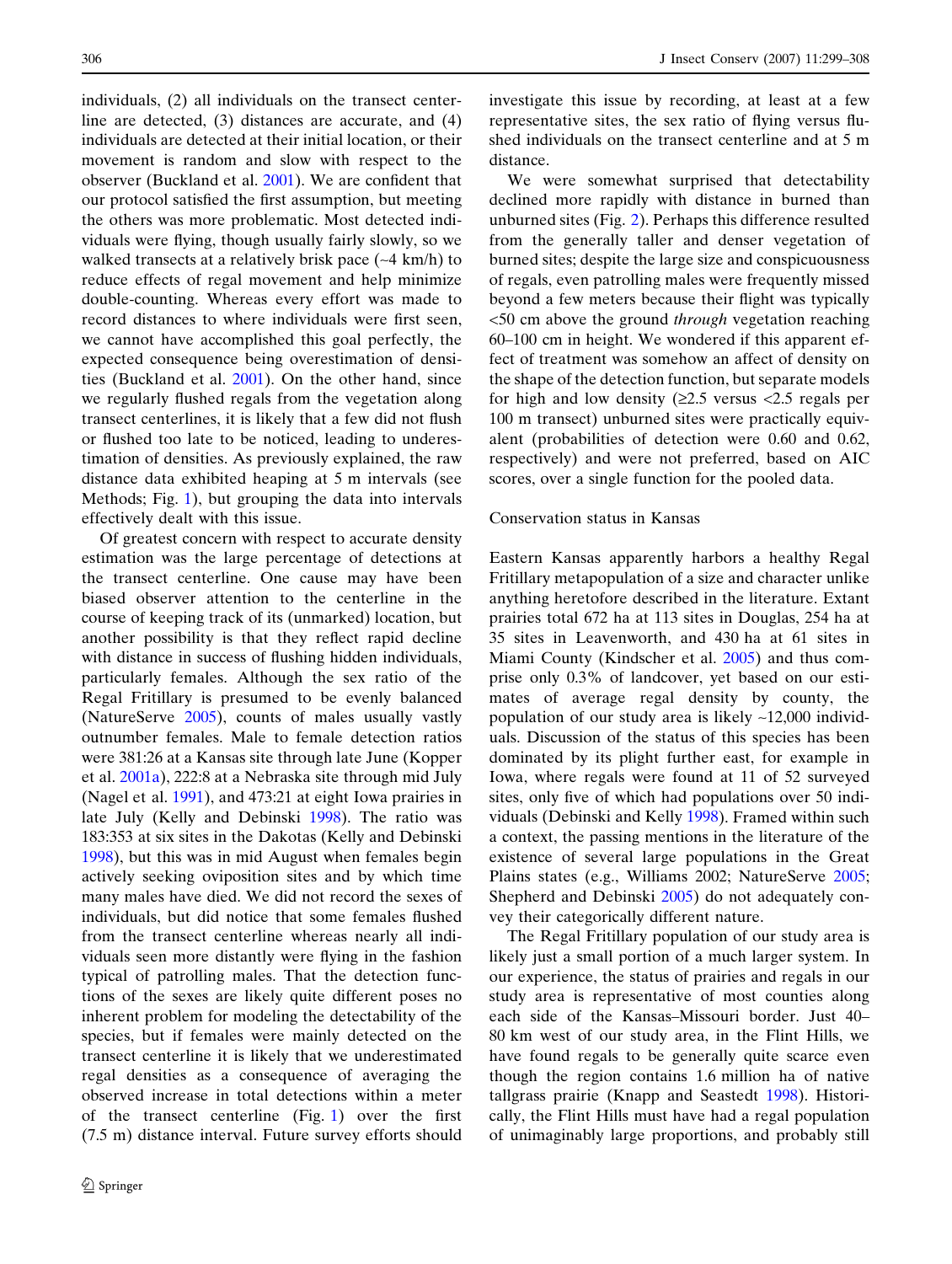would except that nearly all its prairie is rangeland, most of which is burned annually or biannually to maximize beef yields (Robbins et al. [2002](#page-9-0); Reinking [2005\)](#page-9-0). Nevertheless, the region still harbors many significant colonies at locations spared such frequent burning (e.g., Konza Prairie Research Natural Area, Chase County Lake). Further west, we have observed very large and dense regal populations in the lowlands and sand prairies of central Kansas (e.g., McPherson County Lake, Quivira National Wildlife Refuge), and found the species to be a common resident of the native mixed-grass rangelands of the Smoky Hills. In May–June 2005, we regularly observed regals while conducting a grassland bird study at Smoky Hill Air National Guard Range, Saline County. Densities were low, though on one occasion we found nine individuals nectaring at a  $\sim$ 12 m<sup>2</sup> Asclepias patch. At 39 sites (on 18–20, 25–26 June), we counted all regals within 30 m while walking back along our bird survey transects; sample sizes were small and variability high, so effects were not significant, but the trend was for mean abundance (individuals per 100 m transect  $\pm$  SE, number of transects) to be lower at burned idle sites  $(0.08 \pm 0.055, \quad n = 8)$  than unburned grazed  $(0.20 \pm 0.074, n = 10)$ , unburned idle  $(0.26 \pm 0.093,$  $n = 9$ , and unburned hayed  $(0.31 \pm 0.104, n = 12)$ sites.

The future status of the Regal Fritillary in northeastern Kansas is tied to the future of prairie, which in this rapidly developing region proximal to greater Kansas City is far from assured; only 6 ha of prairie remain in the two Kansas counties that adjoin our study area and include parts of that metropolitan area (Kindscher et al. [2005\)](#page-9-0), and only a few prairies in our study area are on public lands or are otherwise protected by conservation organizations or easements. In Douglas County, high quality prairie was reduced from 794 ha (110 sites) in 1988 to 565 ha (89 sites) in 2005, a loss of 29% (Kindscher et al. [2005](#page-9-0)). Some sites were destroyed by conversion to rowcrops or nonnative pasture, but since many prairies are located on hills that are attractive sites for exurban home building, a disproportionate share have been lost to that use and accompanying yard development. The loss of prairie in our study area has had significant impacts: one of only two prairies with populations of the federally threatened Western Prairie Fringed Orchid (Platanthera praeclara) was plowed in 1990, and the last population of Greater Prairie-Chickens (Tympanuchus cupido) disappeared in 2003–2004 (AP, pers. obs.). Over the past two decades, we noticed no decline in regal populations at sites that we visited regularly, but we did not systematically measure abundances prior to this study. Kelly and Debinski [\(1998](#page-9-0)), however, conducted a mark-recapture survey at one of our study sites, Akin Prairie, in mid July 1996 and found 14.3 regals per ha, a density equivalent to our estimate of  $15.8 \pm 3.02$  regals per ha on 14 June 2005.

The greatest threat to Regal Fritillary persistence in our study area is prairie destruction, but prescribed burning is also a concern. Currently, neither the small sizes of prairies nor use of prescribed fire limits the occurrence of regals, but if prairies become fewer, their isolation from one another might increase to the point that recolonization of sites no longer keeps pace with local extinctions. Likewise, if use of prescribed fire replaces hay management at more sites, the metapopulation dynamics of the region might be disrupted since high density sites would be fewer and more isolated, the overall population of the region would be reduced, and because burned sites are population sinks to the extent that immigrant females colonize them in the year before a burn. Negative effects of fire would be greatly reduced if only a portion of each site were burned in a given year, both because mortality would be reduced and because population rebound would be less dependent on immigrant females, but only two of the 21 burned sites we found employed partial burning. One of these sites, managed with patch burning, had by far the highest regal density of any burned site (5.3 regals per 100 m transect), and the other site would have had the second highest abundance (3.7 regals per 100 m transect) had we averaged the counts from burned and unburned portions rather than treating them as different sites.

With this study, we demonstrate that northeastern Kansas harbors a Regal Fritillary population of tremendous size and conservation significance despite the loss of >99% of its native prairie, and conversely, the collective importance of remaining prairies, however small, for the conservation of this (and likely other) declining prairie-obligate species. Given the rapidity of the Regal Fritillary's decline elsewhere, this study establishes important population benchmarks and a protocol for future monitoring efforts. Much remains to be understood about the factors that govern population densities and their interconnectivity. We hope that this first effort to describe local patterns in the species' occurrence and abundance within a small portion of its western range brings attention to some of these opportunities.

Acknowledgments This work was supported by a State Wildlife Grant from the Kansas Department of Wildlife & Parks (KDWP) and the U.S. Fish & Wildlife Service to the Kansas Biological Survey for a project, A Natural Areas Inventory of Douglas, Johnson, Leavenworth, Miami, and Wyandotte